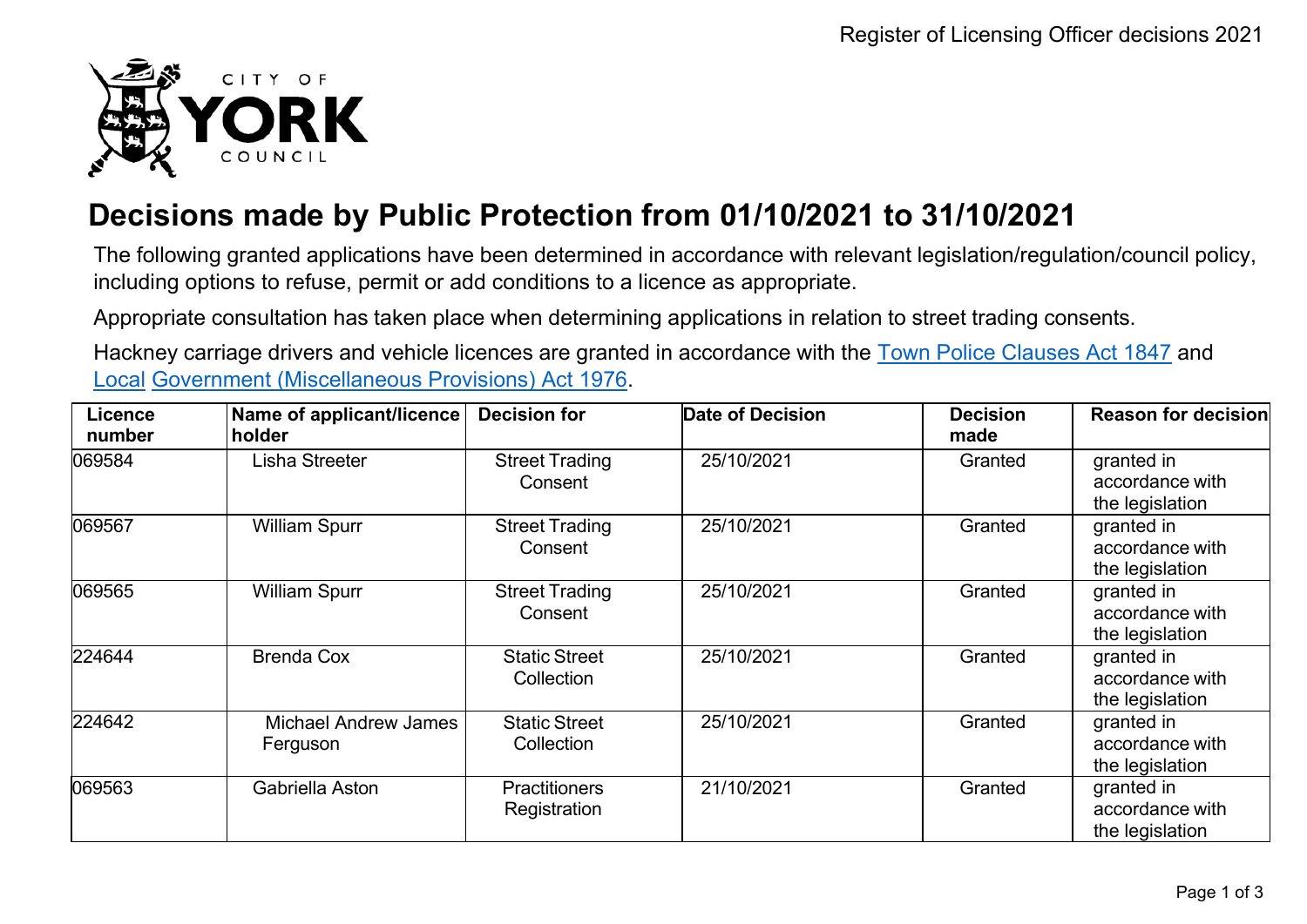Register of Licensing Officer decisions 2021

| Licence<br>number | Name of applicant/licence<br>holder | <b>Decision for</b>              | <b>Date of Decision</b> | <b>Decision</b><br>made | <b>Reason for decision</b>                       |
|-------------------|-------------------------------------|----------------------------------|-------------------------|-------------------------|--------------------------------------------------|
| 069552            | <b>Phillip Lee</b>                  | <b>Personal Licence</b>          | 19/10/2021              | Granted                 | granted in<br>accordance with<br>the legislation |
| 069550            | Kieron Richardon                    | <b>Personal Licence</b>          | 19/10/2021              | Granted                 | granted in<br>accordance with the<br>legislation |
| 069549            | <b>Edward Blackloack</b>            | <b>Personal Licence</b>          | 19/10/2021              | Granted                 | granted in<br>accordance with<br>the legislation |
| 069548            | Jospeh Galloway                     | <b>Personal Licence</b>          | 19/10/2021              | Granted                 | granted in<br>accordance with<br>the legislation |
| 069547            | Jessica Glover                      | <b>Personal Licence</b>          | 19/10/2021              | Granted                 | granted in<br>accordance with<br>the legislation |
| 069546            | <b>Birttany Mandy</b>               | <b>Personal Licence</b>          | 19/10/2021              | Granted                 | granted in<br>accordance with<br>the legislation |
| 069543            | Joseph Collins                      | <b>Personal Licence</b>          | 19/10/2021              | Granted                 | granted in<br>accordance with<br>the legislation |
| 069542            | <b>Warren Taylor</b>                | <b>Personal Licence</b>          | 19/10/2021              | Granted                 | granted in<br>accordance with<br>the legislation |
| 069525            | <b>Robert Rennie</b>                | <b>Personal Licence</b>          | 14/10/2021              | Granted                 | granted in<br>accordance with<br>the legislation |
| 069217            | <b>Roxy Lanes</b>                   | <b>New Premise Grant</b>         | 12/10/2021              | Granted                 | granted in<br>accordance with<br>the legislation |
| 069239            | Shishang Ltd                        | <b>New Premise Grant</b>         | 09/10/2021              | Granted                 | granted in<br>accordance with<br>the legislation |
| 069352            | Linda Barrie                        | <b>Street Trading</b><br>Consent | 12/10/2021              | Granted                 | granted in<br>accordance with<br>the legislation |